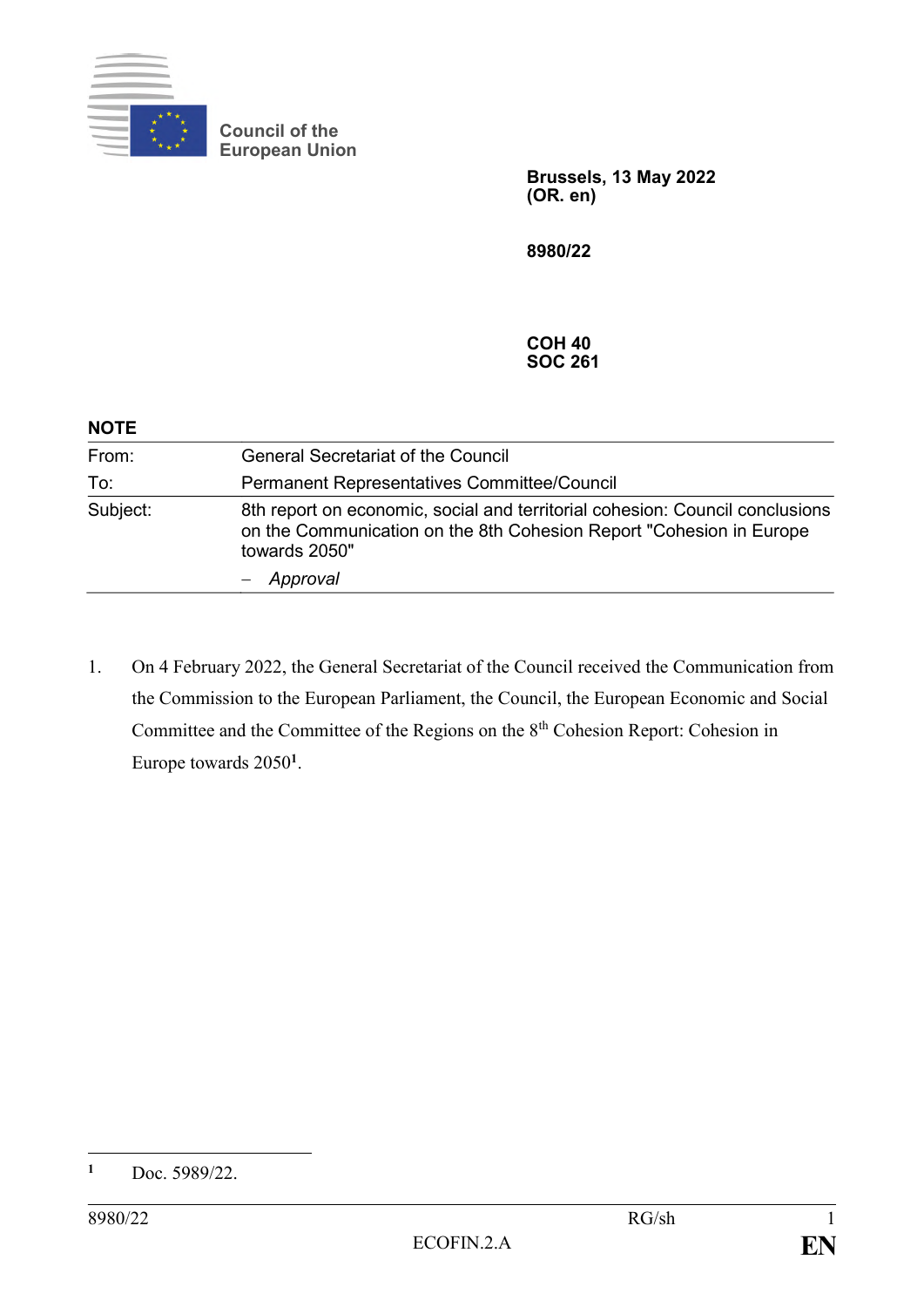- 2. Draft Presidency conclusions were examined at the meetings of the Working Party on Structural Measures and Outermost Regions of 27 April 2022 **2** , 5 May 2022**<sup>3</sup>** and 12 May 2022**<sup>4</sup>** . Delegations agreed to the draft Council conclusions as set out in the Annex to this note.
- 3. The Permanent Representatives Committee is asked to advise the Council to adopt these Council conclusions as set out in Annex to this note.

 $\overline{\phantom{a}}$  , where  $\overline{\phantom{a}}$ 

<sup>1</sup> <sup>2</sup> WK 5643/22.<br><sup>3</sup> WK 5643/22.

<sup>&</sup>lt;sup>3</sup> WK 5643/22 REV 1.<br><sup>4</sup> WK 5643/22 PEV 2.

**<sup>4</sup>** WK 5643/22 REV 2.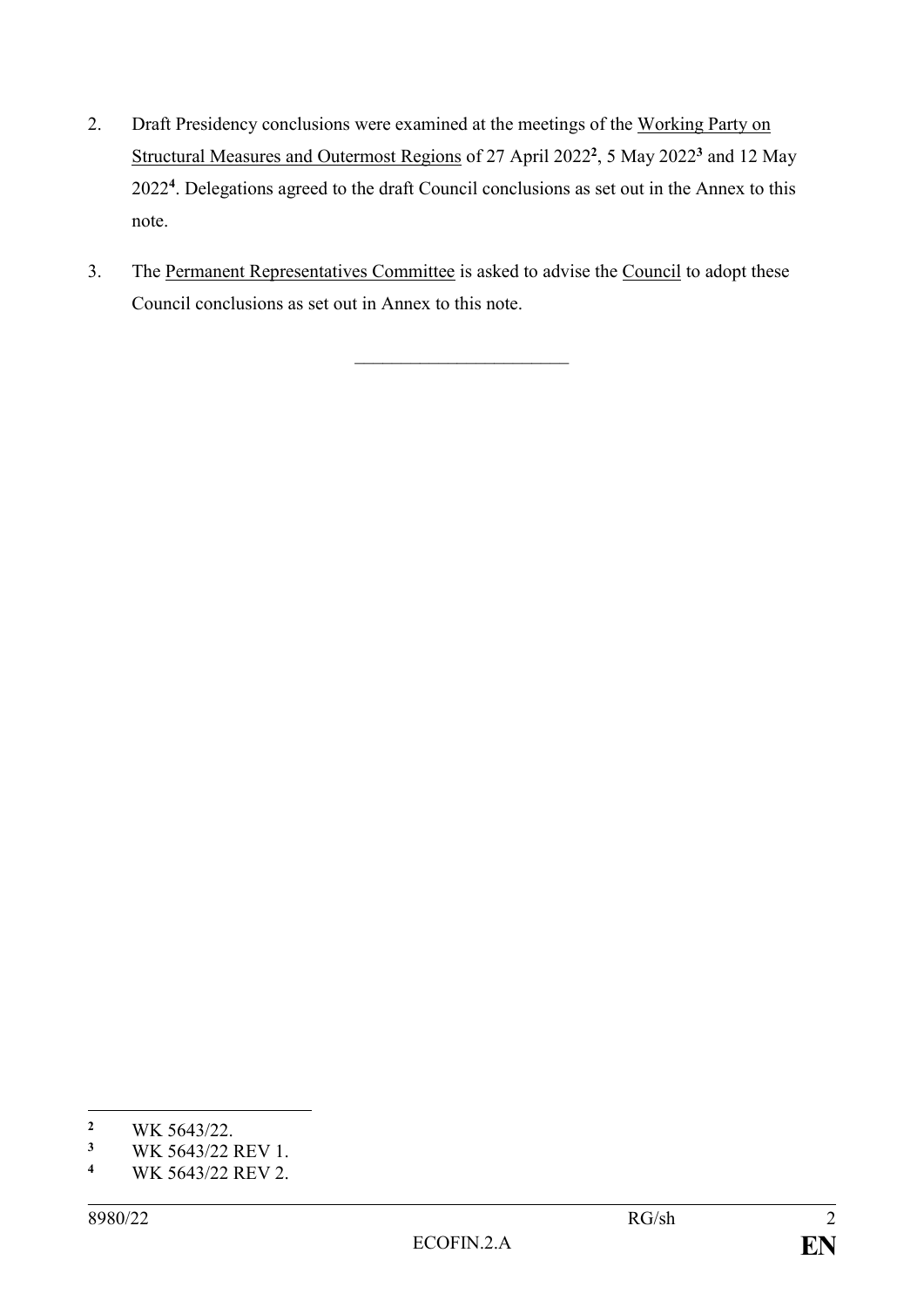### **Draft**

# **Council Conclusions on the Commumnication on the 8th Cohesion report "Cohesion in Europe towards 2050"**

### THE COUNCIL OF THE EUROPEAN UNION,

- 1. RECALLS that cohesion policy aims at reducing disparities between the levels of development of the various regions and the backwardness of the least favoured regions, and at promoting its overall harmonious development;
- 2. WELCOMES the 8<sup>th</sup> Cohesion Report as a valuable stocktaking of the developments in the economic, social and territorial cohesion of the European Union, and its analysis of the contribution of cohesion policy in terms of integration, convergence and competitiveness, on the basis of the most up-to-date statistics available;

### 3. ACKNOWLEDGES:

- that the 8th Cohesion Report comes in the context of different crises affecting the European Union (pandemic, natural disasters, military agression) and long term challenges (such as climate and demographic changes), with major economic, environmental and social consequences for the cohesion of the European Union; that these challenges and crises have an asymmetric impact on EU Member States and
	- regions and, as a consequence, may increase disparities and inequalities, creating diverse challenges for cohesion policy;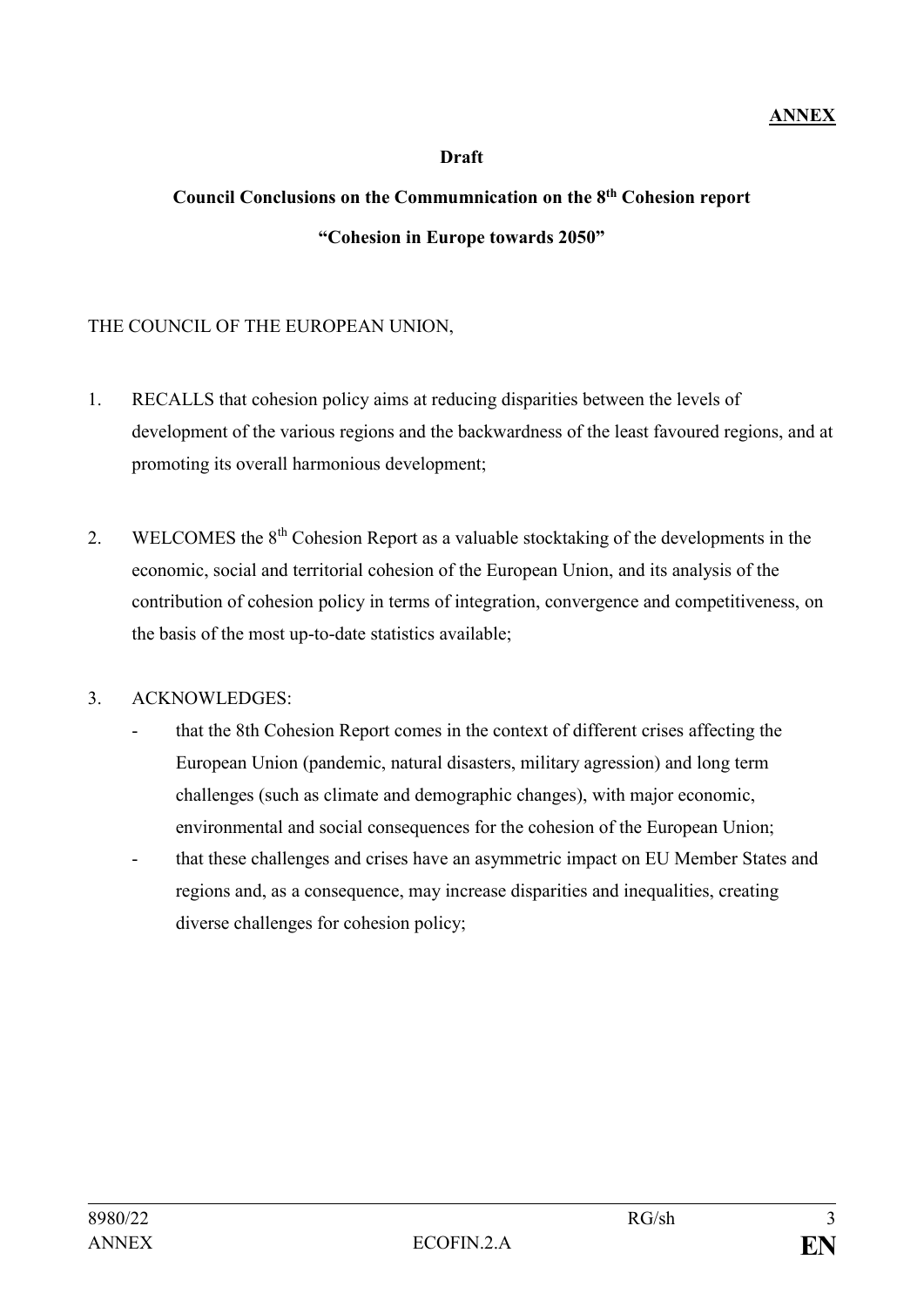- 4. TAKES NOTE of the significant developments in the last ten years:
	- Economic and social cohesion at Union level has improved, but convergence has been mainly due to the relatively strong growth in many less developed regions, while some middle income regions are stagnating;
	- Significant progress has been made in improving employment, but regional disparities remain larger than before the 2008 financial crisis;
	- Gaps between and within certain regions remain and are sometimes even widening, and some regions seem to be caught in a development trap;
	- The regional innovation divide in Europe has grown**.** Moreover, some regions are still experiencing connectivity gaps which affect their capacity to fully grasp the benefits of the internal market;
	- Innovation, entrepreneurship, digital development, but also good governance and, where needed, investments in infrastructure, are important elements for long-term economic growth and development of territories, for improving access to services and for the quality of life of citizens;
	- The effects of demographic change (internal and external migration, ageing, depopulation and brain drain) are felt in all Member States, but more particularly in less developed, rural and peripheral regions;
- 5. RECALLS its attachment to a cohesion policy which contributes to structural reforms and investments in order to achieve better economic and social results in all regions, and which develops over a long-term programming cycle, and HIGHLIGHTS that the Report states that in the long run the policy gives rise to benefits for all regions;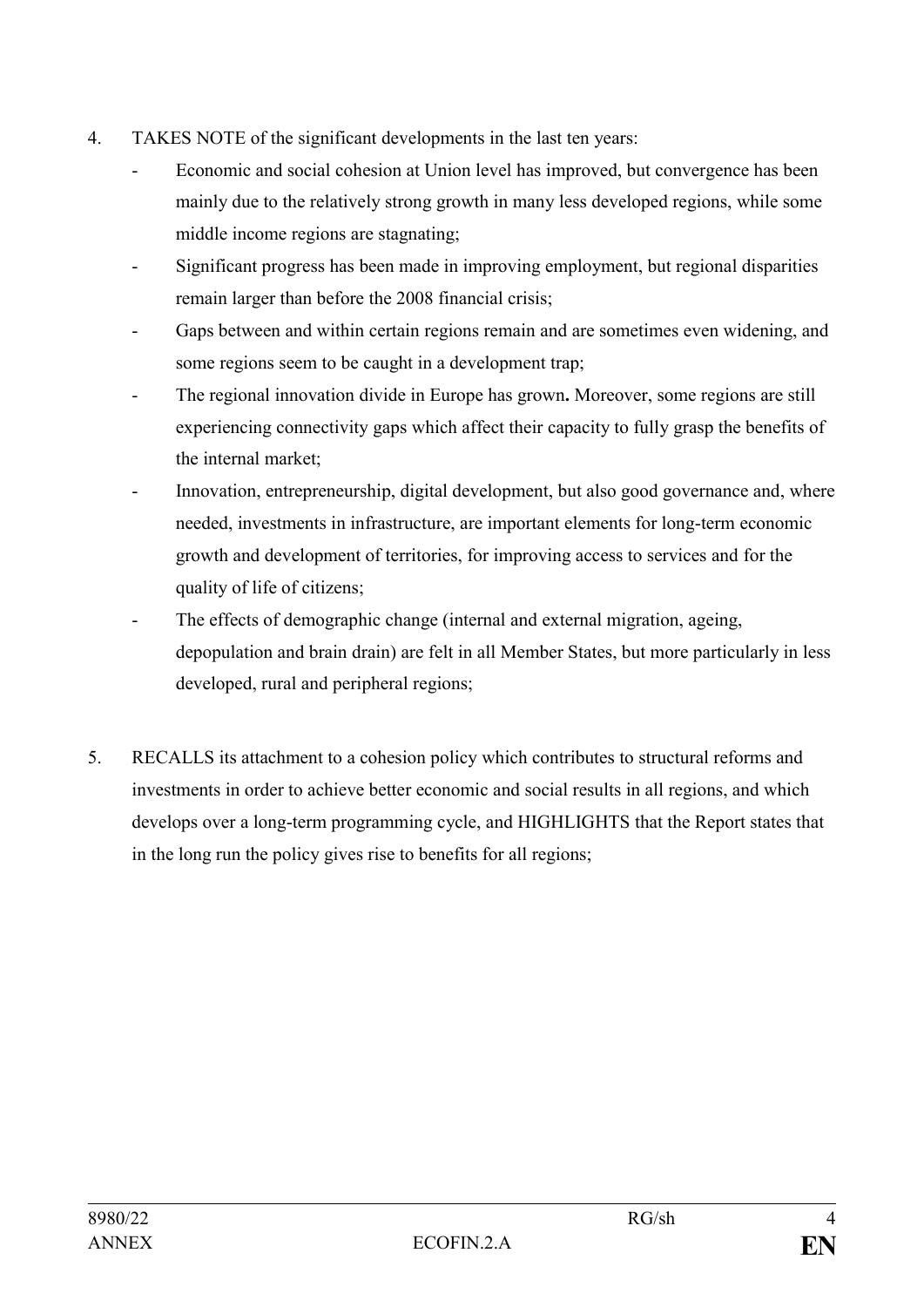- 6. UNDERLINES that cohesion policy, as a place-based policy underpinned by shared management, partnership and multi-level governance, should take proper account of the needs and potential of territories, enabling them to target the most relevant investments locally, for example through their local development strategies or their smart specialisation strategies, and should seek to jointly develop integrated solutions at regional, sub-regional or inter-regional level, also taking stock of the cooperation experience developed through INTERREG programmes, for a greater ownership of European priorities on the ground;
- 7. CALLS FOR a general awareness of doing no harm to cohesion in all Union policies and initiatives, and in the implementation of the internal market, including State Aid rules, in accordance with Article 175 of TFEU, and ENCOURAGES the European Commission to consider including territorial impact assessments (regional proofing) in relevant EU policies at both their conception and evaluation stages.

## **I - More focused priorities for structural responses to the major challenges by drawing on new sources of growth**

CONSIDERS that:

- 8. The green and digital transitions are major challenges which offer new opportunities for European growth towards which we should orient our investments and ensure fair adaptation, to avoid new disparities arising from these transitions;
- 9. Innovation, entrepreneurship and economic diversification as well as good governance can be key determinants of long-term regional economic growth and of a greater resilience to asymmetric shocks;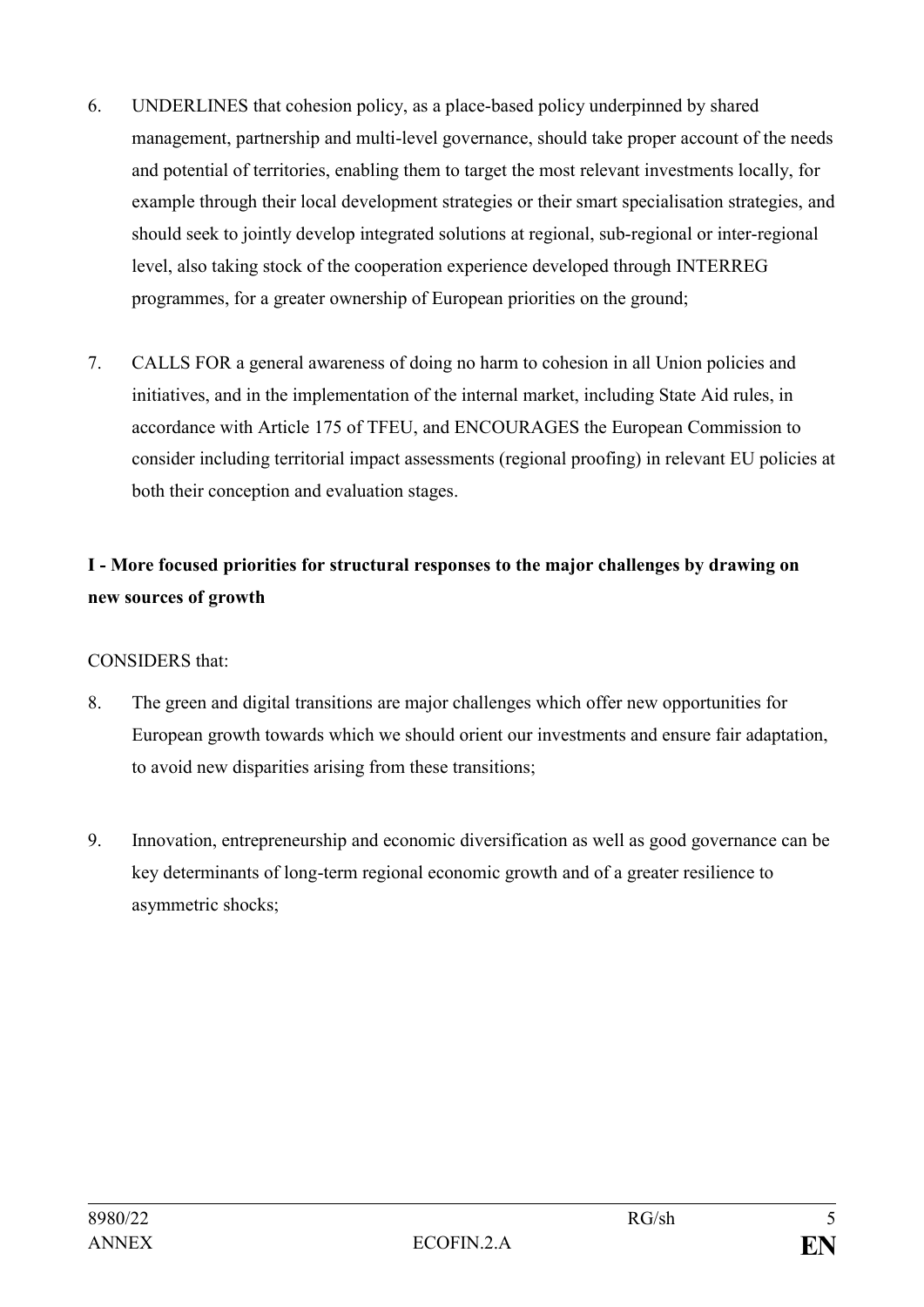- 10. In order to help people, businesses and territories, especially municipalities, but also small and medium sized enterprises, to advance the green transition in a socially just manner, it is necessary to support them in their efforts to address climate change, the energy transition, and to strengthen resilience to climate risks, to provide for a sustainable, circular economy and a clean, biodiversity rich environment, and to encourage them in implementing nature-based solutions;
- 11. The European Pillar of Social Rights supports and complements the actions of Member States for a more just and inclusive society;
- 12. In order to better prepare citizens to cope with the transitions in our societies, adaptability and the development of new skills should be supported, including by strengthening education, lifelong learning and vocational training;
- 13. In order to reduce socio-economic vulnerability and exclusion, cohesion policy should support the integration of the most vulnerable people through quality employment and high standard social and health services;
- 14. In order to better take into account the major challenges posed by demographic change, particular attention should be paid to the needs of ageing populations, to the consequences for our health and social systems, to territories with a declining population, and also to territories facing multiple challenges linked to youth.

### **II - Deepening cohesion by anchoring it more firmly in the territories**

15. RECOMMENDS that cohesion policy continues to have a strong place-based focus;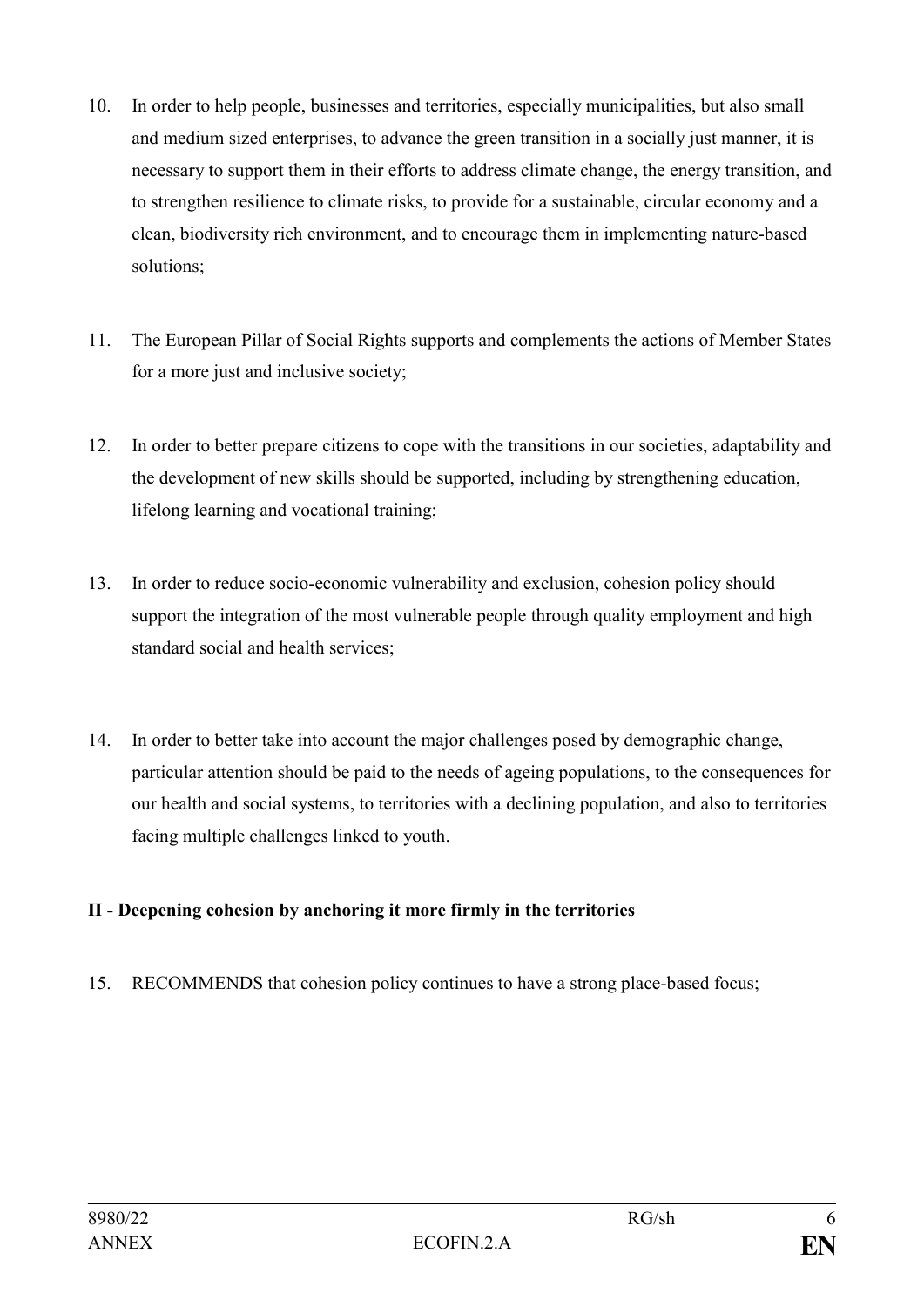- 16. UNDERLINES that cohesion policy is one of the most important tools in fostering development in less developed regions, as well as a major investment policy of the EU, which should continue supporting investments necessary for convergence and to avoid development traps for all regions;
- 17. RECALLS the fundamental principles of Article 174 of the TFEU, which promotes the harmonious development of all regions and pays particular attention to rural areas, areas affected by industrial transition and regions which suffer from severe and permanent natural or demographic handicaps, such as the northernmost regions, with very low population density, and island, cross-border and mountain regions;
- 18. RECALLS also Article 349 of the TFEU, which should be used to support the development of the outermost regions and to promote a cohesion policy that meets their specific needs, with differentiated solutions, that strengthens their outreach, and that capitalises on the innovations carried out by these territories;
- 19. IS OF THE VIEW that islands, peripheral and remote territories, including outermost regions, are facing particularly serious challenges, also due to increased transport costs, and STRESSES the need for an inclusive and specific approach towards them, in order to support them in their transitions;
- 20. CALLS FOR the concept of regions in a development trap to be further investigated and developed in order to overcome the challenges faced by these regions, to better understand the structural factors that lead to the development trap and arise from it, and to prevent new regions falling into this trap;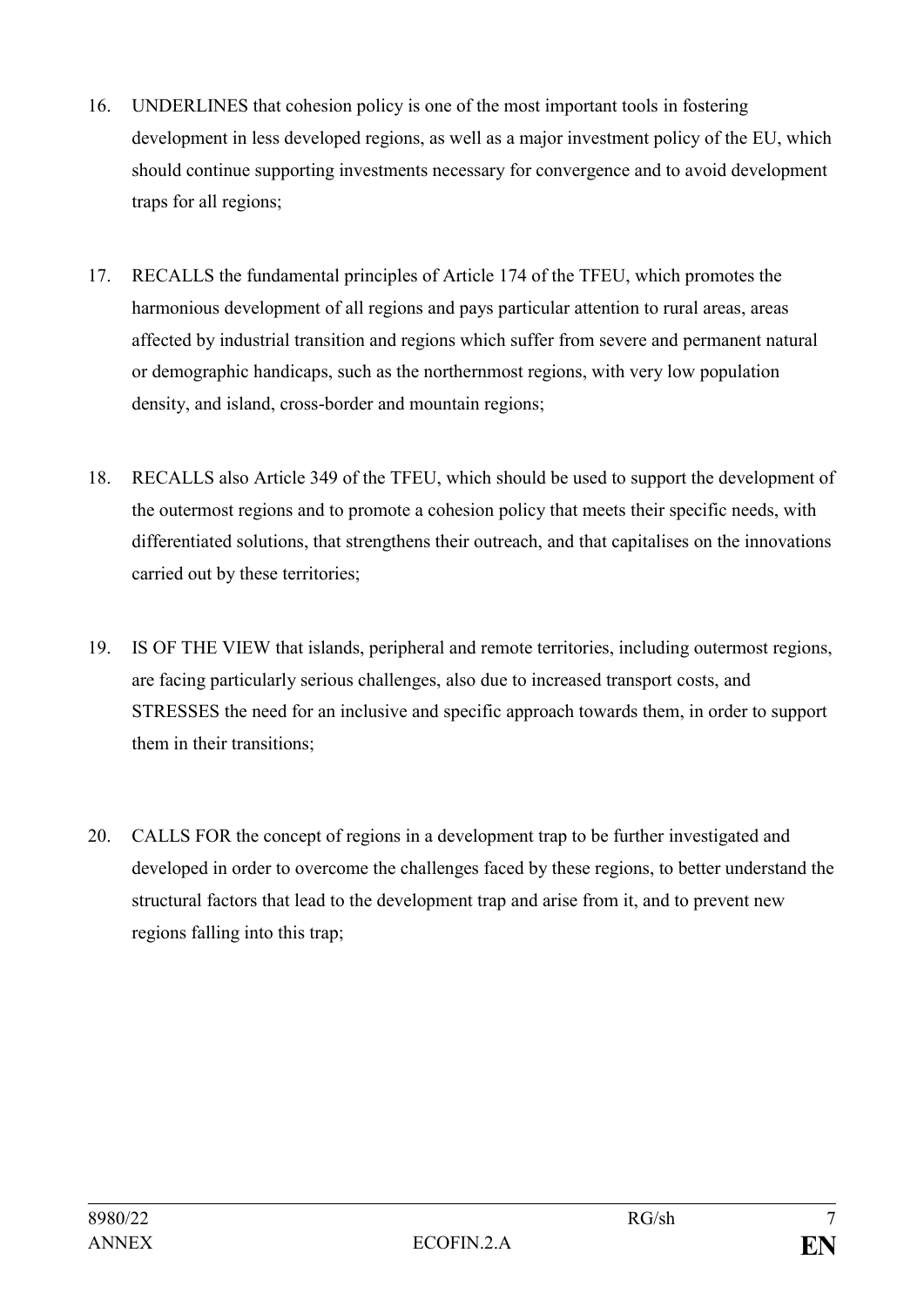- 21. Echoing the long-term Vision for the EU's Rural Areas, ENCOURAGES the development of integrated local strategies, access to technical support and capacity-building at local level, as well as the cooperation and networking at European level between rural territories as promoted in the development of the EU Rural Pact;
- 22. REAFFIRMS the importance of sustainable urban development, as cities are drivers of transition but also concentrate high socio-economic inequalities, and SUPPORTS urban-rural linkages, which makes it desirable to have development strategies based on functional areas, and to pay attention to the "anchoring" and "catchment" roles that small and medium-sized cities play in preventing rural areas from shrinking;
- 23. SUPPORTS the capitalisation and widespread sharing of the cooperation experience of European Territorial Cooperation programmes, and of the macroregional and sea-basin strategies, to meet the challenges related to the green and digital transitions and to the integration of local economic systems;
- 24. UNDERLINES the great potential of well-established structures of European territorial cooperation, not least in crisis situations such as the COVID-19-pandemic, and SUPPORTS the continued efforts to strengthen cross-border, transnational and interregional co-operation between Europe's regions;
- 25. POINTS OUT that regions bordering Russia and Belarus, as well as those bordering Ukraine and the Republic of Moldova, are facing a specific set of economic and social challenges, due to Russia's aggression against Ukraine;
- 26. UNDERLINES that this situation has important consequences for regions confronted with inflows of refugees and for the EU as a whole, including the energy and inflation implications for regional development.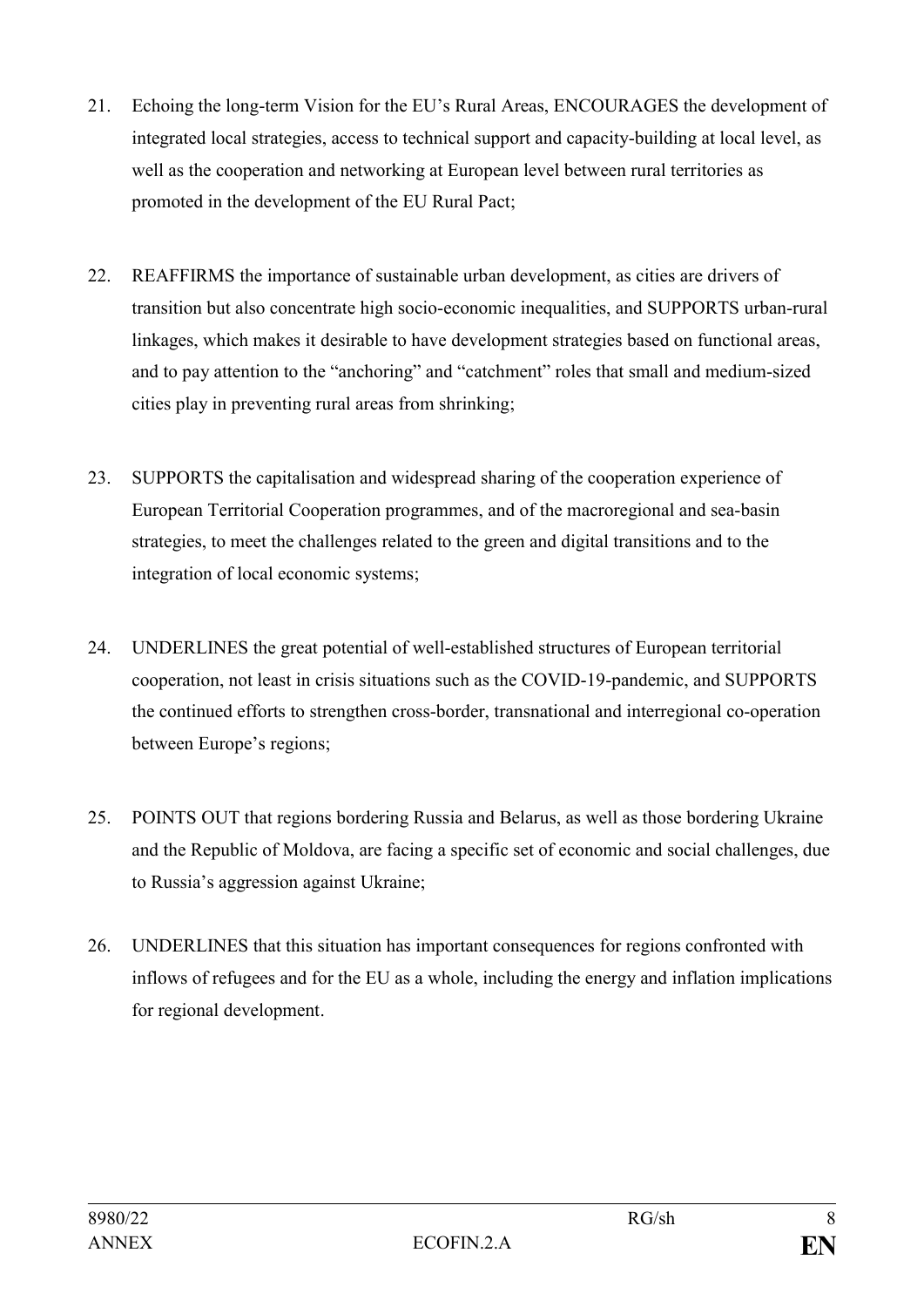## **III - Proposals to improve the effectiveness of the implementation of the funds and their access in the territories**

- 27. UNDERLINES that cohesion policy is not a crisis instrument; however, it has helped regions in mitigating the effects of the recent crises, and CONSIDERS that the policy needs to be able to adapt to new developments, without harming its structural and long-term objectives, notably by first exploiting the relevant provisions in the current legal framework;
- 28. CONSIDERS that the stability of management, control and governance rules between programming periods, but also a more homogeneous and consistent application of rules, can contribute to simplifying the implementation of the funds;
- 29. CALLS FOR greater efforts on communication to the wider public, for further simplification and for continuous support and training for potential beneficiaries or partners, in order to bring cohesion policy closer to EU citizens, in particular through its new Policy Objective 5;
- 30. UNDERLINES the importance of capacity building, evaluating and conducting lessons learned, in order to continuously improve the effectiveness of cohesion policy and to promote high yield programmes;
- 31. CALLS FOR ensuring that EU support is implemented effectively, under good governance, in a transparent manner and in accordance with the Charter of Fundamental Rights of the European Union.